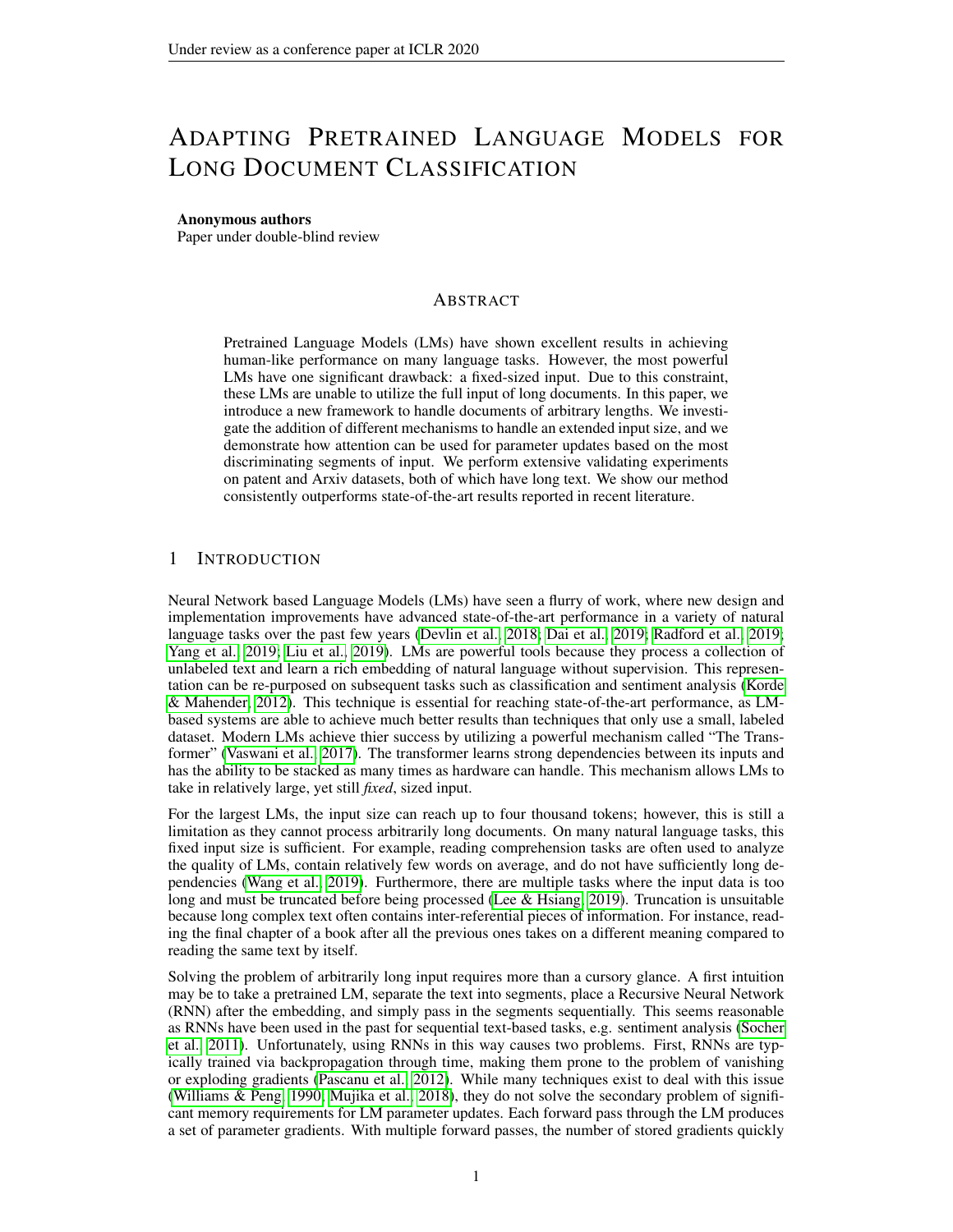grows as a segmented document increases in length. To further complicate the issue, the number of parameters in transformer-based networks is quadratic in relation to the fixed input size.

In order to solve these problems, we look at the brain's ability to guide attention and provide behavioral updates as a biological inspiration. The brain processes an extraordinary amount of data, yet from moment to moment, much of that information is filtered out. What becomes filtered is not arbitrary, but is directly influenced by one's objective. This filtering can be observed when an individual is tasked with counting the number of basketball passes in a video, yet fails to register a large gorilla that appears in center frame [\(Chabris & Simons, 2011\)](#page-9-7). Even outside the moment to moment, changes in an individual's behavior is guided by the structure of their values, self-selected or otherwise. An individual's value structure imposes a framework for determining significance of events [\(Peterson, 1999\)](#page-10-6). An event that may have been insignificant in the past can go on to take a new meaning once a new value has been gained or once an old one has changed [\(Laudet et al.,](#page-9-8) [2006\)](#page-9-8). This increase in valence may cause a behavioral change, a reorientation of goals, or a shift in the interpretation of experiences.

Unfortunately, when it comes to modeling this selective learning in Artificial Intelligence systems, common gradient-based methods fall short. A typical neural network model will update every parameter based on all of the inputs to minimize an objective function. While this is desired for many applications, full input based learning can cause issues for others [\(Pascanu et al., 2012\)](#page-9-5). [Ke et al.](#page-9-9) [\(2018\)](#page-9-9) attempt to solve this issue via selective attentive backtracking, though they focus on remembering long-term dependencies rather than utilizing the full context of the input. In this work, we introduce a method that performs objective-based filtering during learning, but still utilizes the entire input.

We focus on two domains, specifically for classification: patents and scientific papers. Patent reading is a typical activity for lawyers trying to find relevant documents. Since 2003, the number of patents filed has increased nearly every year [\(WIPO, 2018\)](#page-10-7); and using an automated system to perform classification is a continuously growing area of interest [\(Trappey et al., 2006\)](#page-10-8). Scientific papers are another significant area of investigation. Many papers are uploaded to the internet every day, and their automatic categorization is becoming a necessity. A statistics paper, for example, may not be categorized as machine learning by its authors, but could be of interest to the machine learning community. Additionally, [Tshitoyan et al.](#page-10-9) [\(2019\)](#page-10-9) show material science concepts can be learned from scientific papers by a language model. They demonstrated materials for functional applications could be recommended several years before their initial discovery.

In this work, we use an attention mechanism to discover the significant portions of text to be used in updating a pretrained LM. We find attention-based updates to be essential because the most significant portion of an input sequence may occur anywhere throughout the document. While the datasets we study often start with highly discriminative features (titles and abstracts), we conduct experiments to show our attention mechanism can find the important parts of text even when it does not occur in the first segment. In either case, updating a LM's parameters from only the first input segment performs well– often better than just using a baseline of the original LM with the input truncated to fit the max size. However, we find using an attention mechanism consistently improves performance and achieves the best results in our experimented language models. Therefore, our contributions are as follows:

- 1. We introduce a new framework for performing inference over arbitrary length documents.
- 2. We perform extensive validating experiments of our methods, showing how our attentionbased framework consistently outperforms alternative methods.
- 3. We demonstrate the attention mechanism can be utilized to perform selective language model parameter updates.

## 2 RELATED WORKS

Language model pretraining is a popular method for tackling many natural language understanding tasks. Bidirectional Encoder Representations from Transformers (BERT) [\(Devlin et al., 2018\)](#page-9-0) and Generative Pre-Training (GPT) [\(Radford et al., 2018\)](#page-10-10) are two well-known language model pretraining methods that we utilize in this work. BERT is trained by selectively conditioning on most of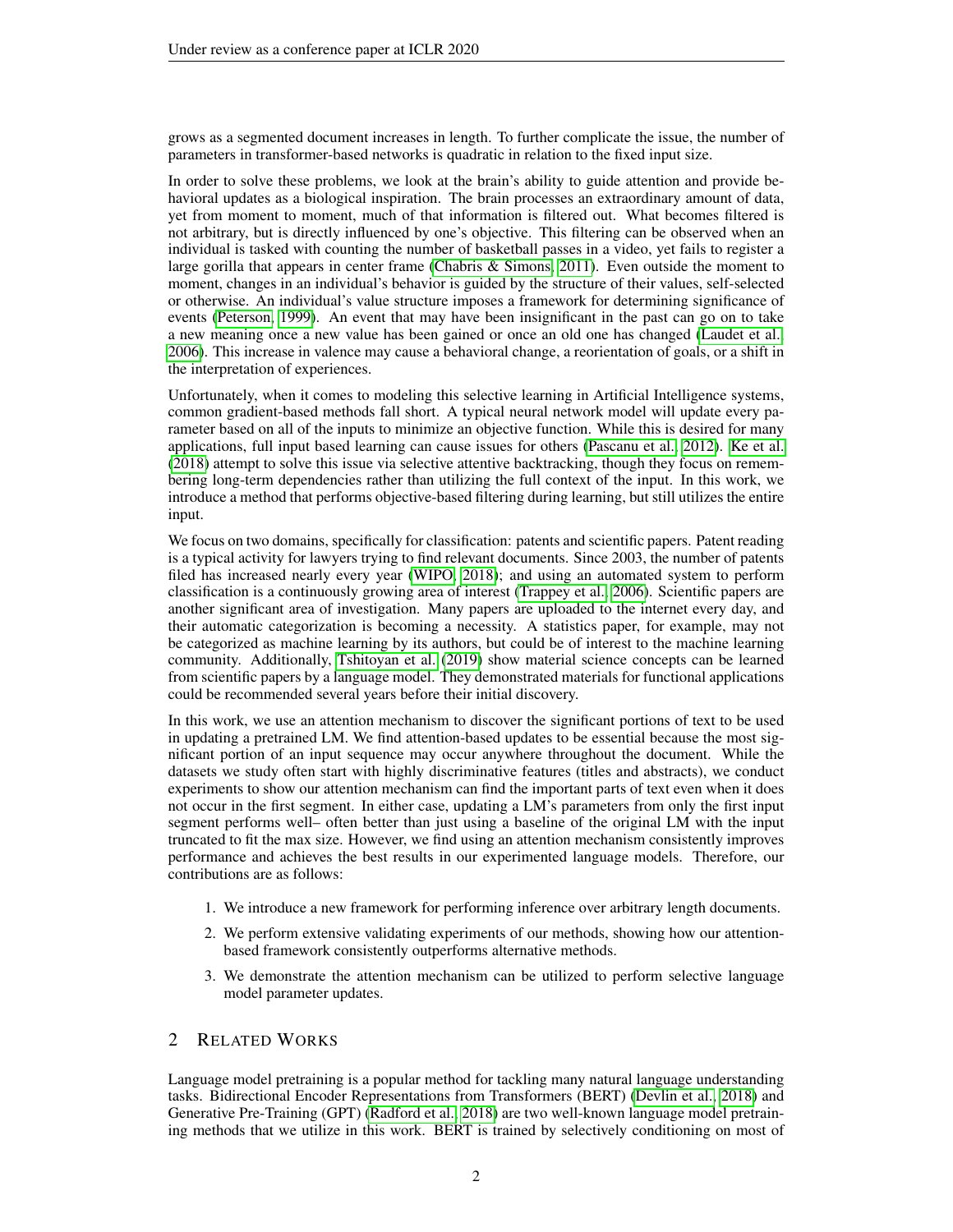<span id="page-2-0"></span>

Figure 1: Left: The base language model (Base BERT/GPT) for classification. Right: The framework of language model enhancements for classification.

the input sequence, masking the rest, and attempting to predict the masked tokens. BERT is concurrently trained with a next sentence prediction task. The token used for the next sentence prediction task is reused for classification after BERT has been trained. GPT trains via next word prediction by conditioning on a sequence of text and trying to predict the next token. By training on Wikipedia and books, GPT is able to generate novel sequences of text. GPT is able to perform classification by appending a special classifying token at the end of an input, encoding the token into a latent representation, and using the representation as input to a new linear classifier set specifically for the task. These language model pretraining methods became state-of-art on natural language processing benchmarks such as GLUE [\(Wang et al., 2019\)](#page-10-3) and SQUAD [\(Rajpurkar et al., 2016\)](#page-10-11), achieving close to human-level performance.

As both BERT and GPT are based on transformers, their computational and storage costs scale quadratically with the input sequence length. This limits their application to mostly relatively short pieces of texts. To the best of our knowledge, we are not aware of any works applying these pretrained language models for long document classification. Next, we discuss a few other deep learning-based text classification approaches, with special attention to the classification of scientific papers and patents.

[Dai & Le](#page-9-10) [\(2015\)](#page-9-10) consider pretraining recurrent neural networks with large corpus of texts, and show improved performance on several text classification tasks. [Kim](#page-9-11) [\(2014\)](#page-9-11) introduced convolutional neural networks (CNN) for text/sentence classification. [Yang et al.](#page-10-12) [\(2016\)](#page-10-12) introduced a hierarchical attention mechanism for document classification that attends to interesting sentences and words in a document. The length of documents considered in latter two works are relatively short, with the corpus consisting of mostly individual sentences or online reviews.

For patent classification, [Li et al.](#page-9-12) [\(2018\)](#page-9-12) present a deep learning algorithm called Deep Patent, which is based on convolutional neural networks and continuous skip-gram embedding. They were the first to apply deep learning to large scale real-world patent classification. [Lee & Hsiang](#page-9-4) [\(2019\)](#page-9-4) used the pretrained BERT model to classify patents at the section and subclass level, only taking the title and abstract, or the first claim, as input.

For scientific paper classification, [He et al.](#page-9-13) [\(2019\)](#page-9-13) introduce a relatively large scientific paper dataset and perform classification through a multi-network approach. They introduce a RNN Attentionbased reinforcement learning scheme. They select short text sequences to be parsed by a CNN. The representation learned by the CNN is sequentially fed back into the RNN for subsequent text selections and eventual classification.

Very recently, [Cohan et al.](#page-9-14) [\(2019\)](#page-9-14) construct a joint sentence representation that allows BERT transformer layers to directly utilize contextual information from all words in every sentence. However, their task is classification at the sentence level for a single text input.

# 3 METHODS

Our approach for classifying long documents is to divide the long document into a sequence of segments, each of which is short enough to be processed by a pretrained language model. The in-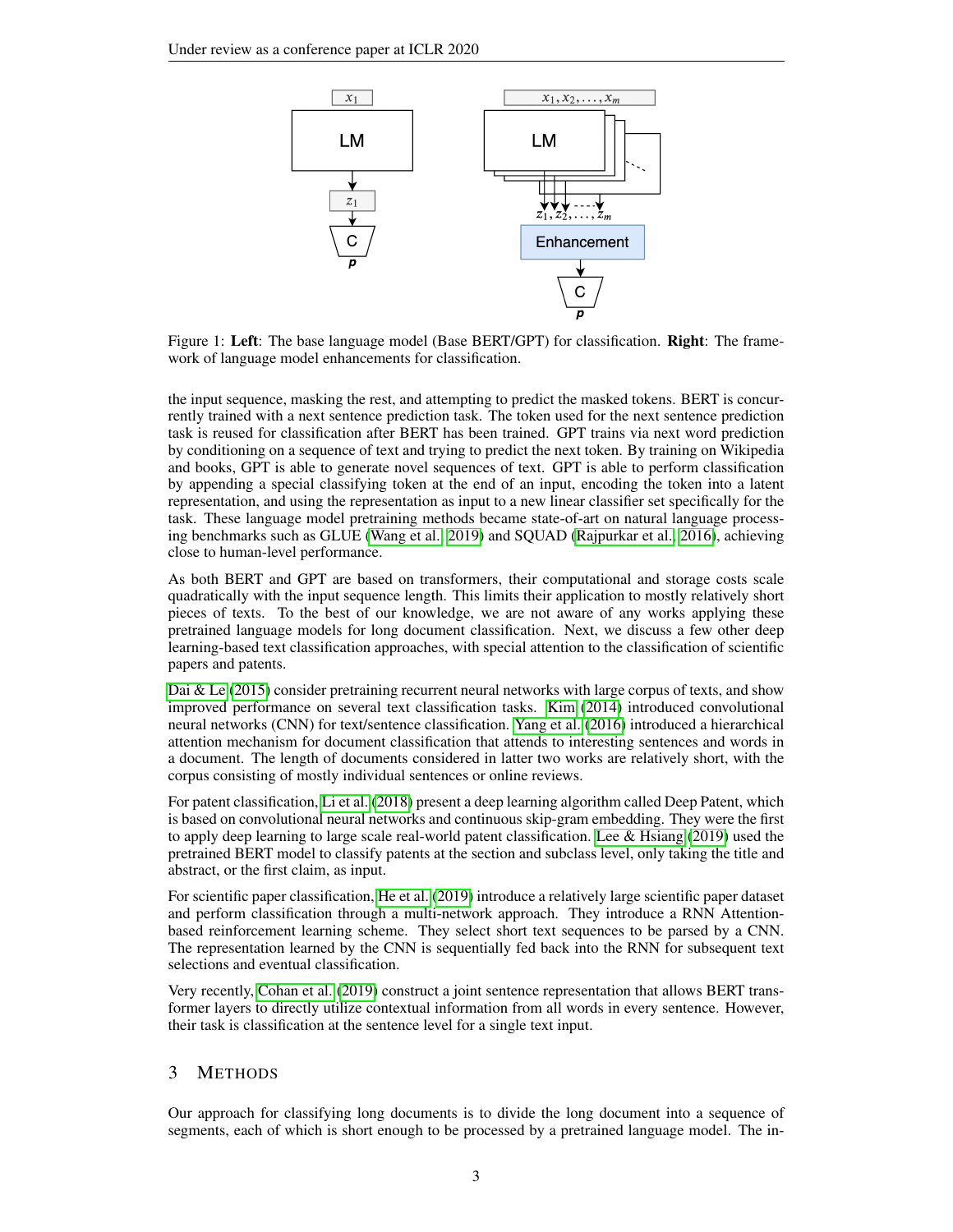<span id="page-3-0"></span>

Figure 2: Three enhancements for base LM. Colors are used to represent the progressive enhancement of the combination strategies. Left: The concatenation model (Cat-BERT/GPT). Center: The RNN based model (RNN-BERT/GPT). Right: The full attention model (ATT-BERT/GPT).

formation from the language model's representation of each segment is utilized in different manners to produce a classifier (see Figure [1\(](#page-2-0)right)). We develop multiple strategies to combine these representations, progressively enhancing the combinations: starting from simple concatenation to an attention-based strategy. In this work, one of our primary contributions is to investigate the effectiveness of these different enhancements.

Let  $\boldsymbol{x} = (x_1, x_2, \dots, x_m)$  be a document, where  $x_i$  is a fixed-length sequence of tokens (segment), and m the number of segments in the document. Let  $y \in Y$  be the respective labels in a k-class classification problem. We use  $z_i = LM(x_i) \in \mathbb{R}^d$  to denote the *d*-dimensional latent representation, of the segment  $x_i$ , for classification (e.g. the representation of the "CLS" token in BERT) from a selected language model LM. Let  $C_{\boldsymbol{W},\boldsymbol{b}}(v) = \sigma(\boldsymbol{W}\boldsymbol{v} + \boldsymbol{b})$  be a linear classifier followed by the softmax function, and let  $p$  the vector of probabilities of  $x$  being assigned to each class.

Base Language Model (Base LM) In the usual application of deep language models such as BERT and GPT for text classification, the input text is truncated at a fixed length (256, 512, etc) due to limits in the size of the model. This corresponds to our basic model:

$$
\mathbf{p} = C_{\mathbf{W},\mathbf{b}}(\mathbf{LM}(x_1)),\tag{1}
$$

where  $W \in \mathbb{R}^{k \times d}$ ,  $b \in \mathbb{R}^k$ , and we assume the segment length of  $x_1$  equals the input size limit of the language model. This model is depicted in Figure [1\(](#page-2-0)left).

Next we describe the three progressive enhancements to the base LM, shown in Figure [2.](#page-3-0)

Concatenated Language Model (Cat-LM) The first enhancement is a natural extension to improve the basic model by including information from more segments  $x_2, \ldots, x_m$ . A very simple way to do this is to concatenate the representation  $z_1, z_2, \ldots, z_m$  before the classification layer. This leads to the model:

$$
\mathbf{p} = C_{\mathbf{W},\mathbf{b}}(\mathbf{LM}(x_1) \oplus \mathbf{LM}(x_2) \cdots \oplus \mathbf{LM}(x_m)),\tag{2}
$$

where  $\mathbf{W} \in \mathbb{R}^{k \times md}$ ,  $\mathbf{b} \in \mathbb{R}^k$ . This model is difficult to perform backpropagation directly because we cannot hold  $m$  copies of the LM parameters in memory at the same time. We solve this problem by stopping the backpropgation paths of some of the segments, namely  $z_2, \ldots, z_m$ . Section [3.1](#page-4-0) discusses this approximation.

RNN-augmented Language Model (RNN-LM) The third model we want to consider is one that summarizes the information from  $z_1, \ldots, z_m$  using a bidirectional LSTM [\(Hochreiter & Schmid](#page-9-15)[huber, 1997\)](#page-9-15). Let  $(h_1, h_2, \ldots, h_m) = \text{biLSTM}(z_1, \ldots, z_m)$  be the q dimensional hidden state representations from a bidirectional LSTM, where  $h_i \in \mathbb{R}^q$ . The biLSTM-based model can be written as:

$$
\mathbf{p} = C_{\mathbf{W},\mathbf{b}}(\text{LM}(x_1) \oplus \mathbf{h}_2 \oplus \mathbf{h}_m),\tag{3}
$$

where  $W \in \mathbb{R}^{k \times (d+2q)}$ ,  $b \in \mathbb{R}^k$ . For this model we also stop the gradient computation at  $z_2, \ldots, z_m$ , and do not backpropagate beyond the LSTM parameters.

We do not include  $z_2, \ldots, z_m$  as input to the classifier as the size of W and b scale directly with m, and with a large  $m$  the number of parameters would grow counter-productively. However, we still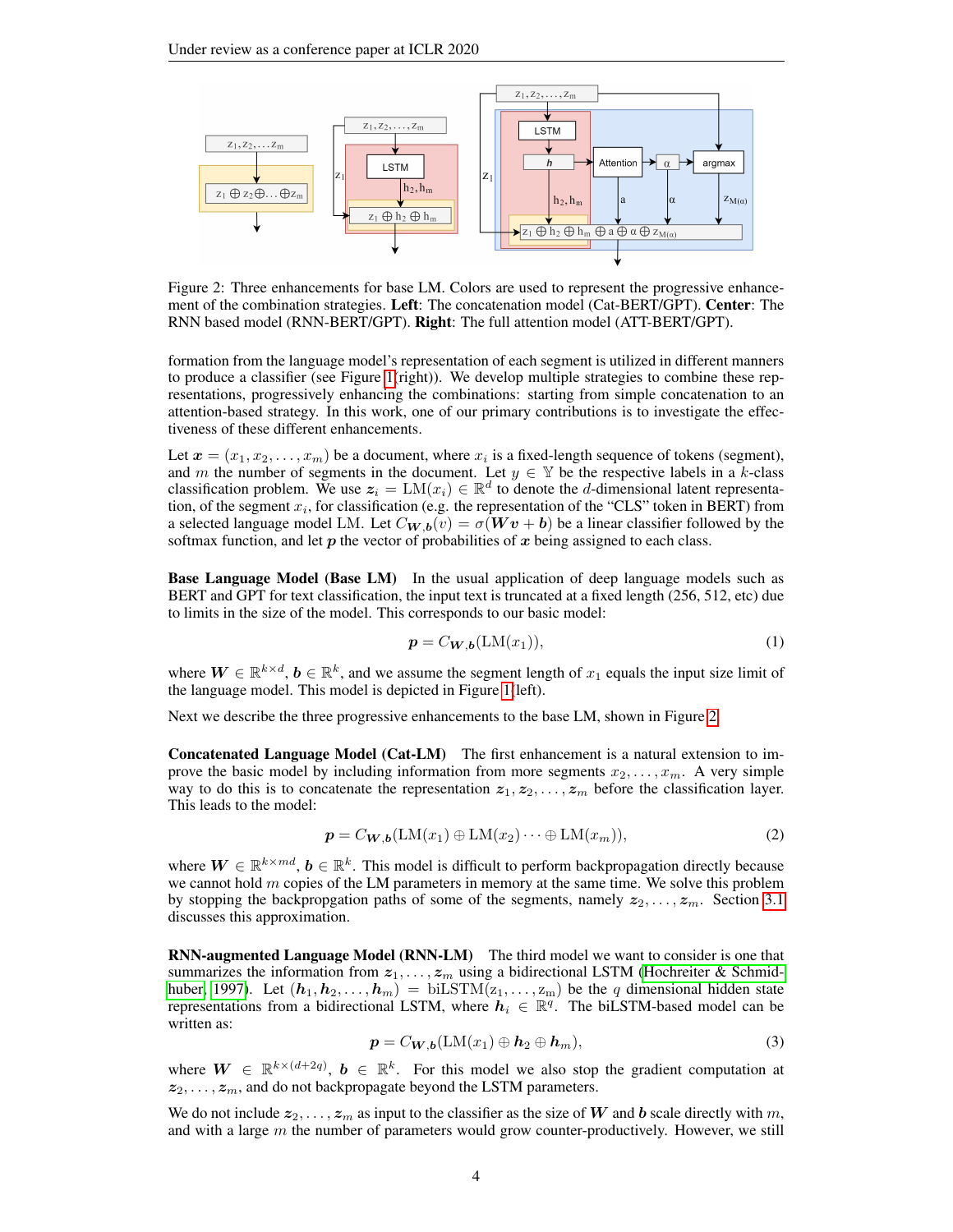include  $z_1$  as the text from that segment typically contains the most discriminative features. By including  $z_1$ , there is a direct path for gradient updates to the language model. Additionally, we found that including  $h_1$ , instead of  $h_2$ , in the classifier consistently produced worse results. We believe this is from the forward direction of  $h_1$  not providing any contextual information. Comparatively, the backwards direction of  $h_2$  provides enough context that, when concatenated with  $z_1$ , achieves the best performance.

Attention-based Language Model (ATT-LM) For our attention-based model, we utilize the structure of RNN-LM and add the attention mechanism as described in [Yang et al.](#page-10-12) [\(2016\)](#page-10-12). We define our attention variables as follows:

$$
\mathbf{u}_i = \tanh(\mathbf{W}_s \mathbf{h}_i + \mathbf{b}_s), i = 1, ..., m
$$
  
\n
$$
\alpha_i = \sigma(\mathbf{u}_i^T \mathbf{u}_s)
$$
  
\n
$$
\mathbf{a} = \sum_{i=1}^m \alpha_i \mathbf{h}_i,
$$
\n(4)

where  $W_s \in \mathbb{R}^{2q \times q}, b_s \in \mathbb{R}^q, u_s \in \mathbb{R}^q$  are learned attention parameters for attention over segments. Let  $M(\alpha) = \arg \max_{1 \leq i \leq m} \alpha_i$  be the index of the segment that gives the highest attention weight. These definitions give us our equation for the attention-based model by concatenating a set of relevant features:

<span id="page-4-1"></span>
$$
\mathbf{p} = C_{\mathbf{W},\mathbf{b}}(\text{LM}(x_1) \oplus \mathbf{h}_2 \oplus \mathbf{h}_m \oplus \mathbf{a} \oplus \mathbf{\alpha} \oplus \text{LM}(x_{M(\mathbf{\alpha})})),
$$
\n(5)

where  $W \in \mathbb{R}^{k \times (2d+3q+m)}$ ,  $b \in \mathbb{R}^k$  are the parameters of the linear classifier. For this model, we stop the gradient computations paths for all  $z_i$ 's apart from  $z_1$  and the selected  $z_{M(\alpha)}$ .

For all four methods, we let n be the number of training documents and use the negative log likelihood as the loss function:

$$
L = -\sum_{i=1}^{n} \log p_{y_i},\tag{6}
$$

#### <span id="page-4-0"></span>3.1 PARAMETER UPDATES

We run mini-batch stochastic gradient descent for parameter updates. We treat the parameters of the language models and the other parameters (weight matrix  $W$  for classification, LSTM parameters, etc) differently. We perform full gradient computation on non-LM parameters, and only approximate gradient computation for the LM's parameters by stopping backpropagation on selected segments (see the model description above and the Appendix Section [A\)](#page-11-0).

### 4 EXPERIMENTS

Implementation Details. We use PyTorch [\(Paszke et al., 2017\)](#page-10-13) to conduct all our experiments. For our pretrained language models, we use the [HuggingFace](#page-9-16) [\(2019\)](#page-9-16) implementation of the Base-BERT model (110M parameters) and use the GPT model of similar size (117M parameters). Due to computational constraints, we do not use BERT-Large or larger GPT models. We use BERT's lower-case tokenizer and GPT's tokenizer with an added classification token. Both models take a fixed input size of 256 tokens, contain 12 transformer blocks, and have a hidden size of 768 neurons. We apply dropout [\(Srivastava et al., 2014\)](#page-10-14) ( $p = .1$ ) before the final linear layer.

Unless otherwise noted we use a learning rate of  $2e^{-5}$ , use a scheduled ADAM optimizer [\(Kingma](#page-9-17) [& Ba, 2015\)](#page-9-17), train for 3 epochs over each training dataset, use a training mini-batch size of 32 documents, and set all other hyper parameters to their default values. While the number of segments m does not need to be fixed, for ease of processing we set  $m = 8$  for the patent datasets as patents have a relatively constrained length and 8 allows for minimal padding to be used. We also use  $m = 16$  segments for the Arxiv dataset as one document typically contains 6k words, many of which are removed as non-meaningful or are intentionally truncated as part of the bibliography.

Next, we describe the different datasets we use in our experiments.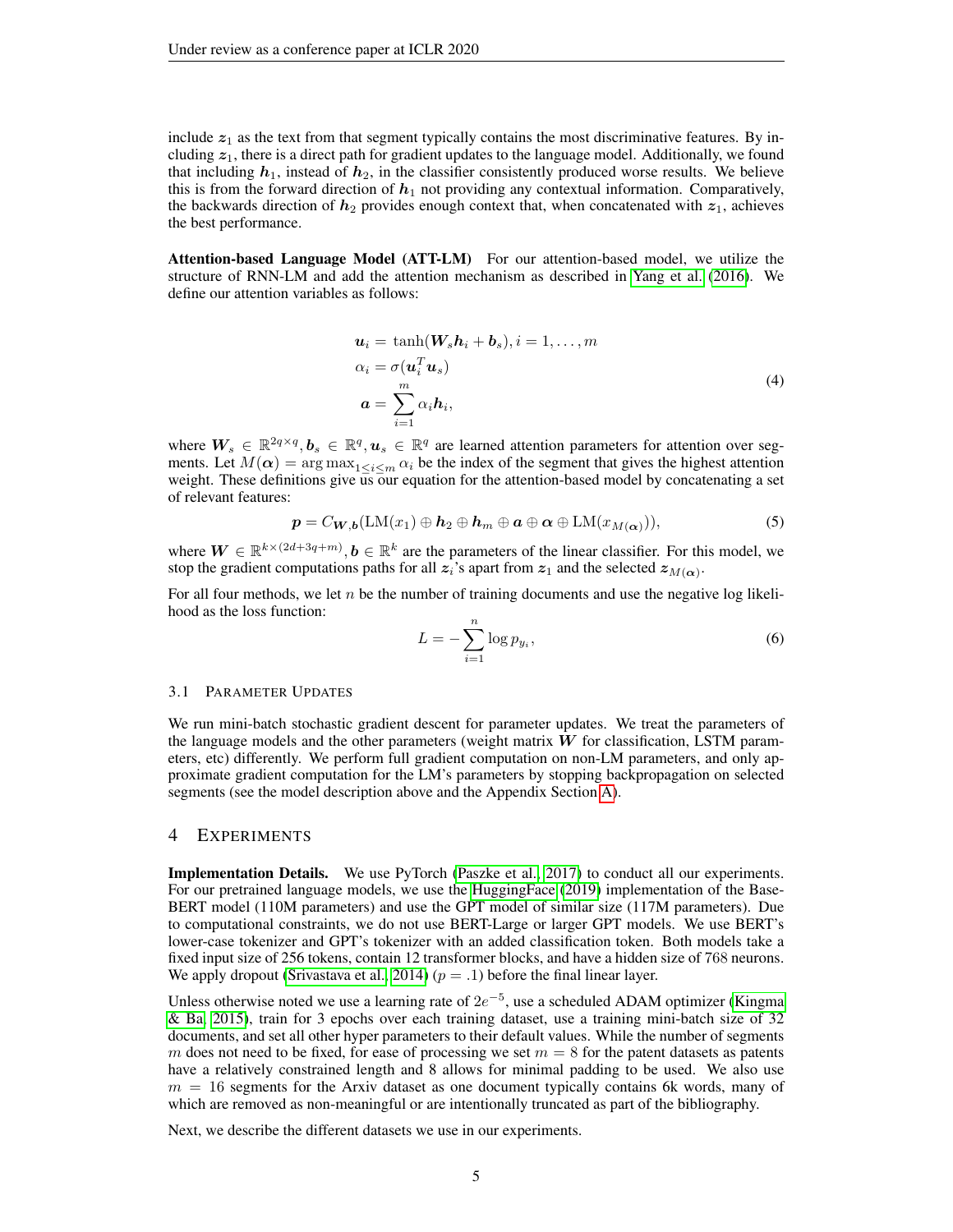<span id="page-5-0"></span>

| <b>Dataset</b><br>Method                | Arxiv-4 | Arxiv-11 | section | subclass  | wireless | inverted<br>wireless |
|-----------------------------------------|---------|----------|---------|-----------|----------|----------------------|
| Li et al. (2018)<br>Deep Patent         |         |          |         | $\leq$ 43 |          |                      |
| Lee & Hsiang $(2019)$<br>PatentBert     |         |          | 80.98   | 66.80     |          |                      |
| He et al. (2019)<br>Local Word Glimpses | 94.18   | 80.47    |         |           |          |                      |
| Base-GPT                                | 96.59   | 84.62    | 83.32   | 67.29     | 89.82    | 87.69                |
| <b>Base-BERT</b>                        | 97.06   | 87.42    | 83.85   | 68.31     | 90.21    | 87.72                |
| $Cat-GPT$                               | 96.82   | 80.03    | 83.43   | 66.17     | 89.34    | 88.80                |
| Cat-BERT                                | 97.06   | 87.34    | 83.99   | 68.34     | 90.64    | 89.39                |
| RNN-GPT                                 | 96.98   | 85.31    | 83.52   | 67.72     | 90.16    | 89.19                |
| <b>RNN-BERT</b>                         | 97.62   | 87.72    | 83.99   | 68.72     | 90.51    | 89.41                |
| ATT-GPT                                 | 97.62   | 85.94    | 83.66   | 68.13     | 90.31    | 90.08                |
| <b>ATT-BERT</b>                         | 97.70   | 87.96    | 84.13   | 69.01     | 90.69    | 90.25                |

Table 1: Micro F1 results on our datasets.

Patents. Patents can be broken down into multiple levels of resolution according to the International Patent Classification System (IPC): *Section, Class, Subclass, ... etc*. The most broad category, *Section*, has eight labels (A-H). For instance, *Section A* is concerned with *Human Necessities*, while *Section H* is concerned with *Electricity*. We also perform classification experiments on a more detailed level of categorization: *Subclass*, which contains 638 labels. Patents were gathered from the Google Patents Public Dataset via SQL queries.

We gathered all documents from the United States Patent Office (USPTO) from 2006-2014 as our training set and use all patents from 2015 as our test set. We have 1,917,334 training and 296,724 testing documents, where 15,172 and 1,835 documents were respectively skipped for missing abstracts. The text of a patent is composed of different parts: title, abstract, and a list of claims. For our purposes, we consider one patent to be first the title, then the abstract, followed by each claim in order– claim 1, claim 2, ... until the last claim.

(Inverted) Wireless Patents. We selected a subset of patent data to perform additional experiments. We chose the wireless (H04) *Class* due to its large number of training and test examples (the second most of all the *Class* data). The *Class* with the most examples (computing) was not chosen due to its large imbalance in *Subclasses* (dominated by one label with over 75% examples). We use the wireless *Class* to construct an inverted patent dataset, where a single patent starts with its last claim, up to the first claim in the reverse order, then the abstract, and lastly the title. It is commonly believed that the abstract and the first claim is the most useful in classifying a patent. We create this dataset to present information in reverse order of relevance to test models that bias towards the beginning of documents (e.g., models that truncate beyond a fixed number of tokens). After processing, the wireless *Class* contains 250,982 training and 42,892 testing documents, where 15,172 and 97 documents were skipped, respectively, for missing abstracts.

Arxiv papers. We study the long document dataset provided by [He et al.](#page-9-13) [\(2019\)](#page-9-13). It consists of 33,388 papers, from 11 different categories, downloaded from the scientific article hosting website Arxiv. The least occurring category is "math.AC" with 2885 documents, and the most occurring is "cs.DS" with 4136 documents. We call this dataset Arxiv-11. They also provide a subset of the data using four categories and 12,195 documents, which we refer to as Arxiv-4. All downloaded pdf documents were converted to txt files, with no document less than 1,000 words. We randomly sample 90% for training and use the remaining 10% for test.

## 5 RESULTS

Patents and Arxiv Datasets. We report our main results in Table [1,](#page-5-0) where the numbers are micro-F1 scores. We make three observations. First, we compare our methods to the previous work using DeepPatent [\(Li et al., 2018\)](#page-9-12), PatentBert [\(Lee & Hsiang, 2019\)](#page-9-4) and Local Word Glimpses [\(He](#page-9-13)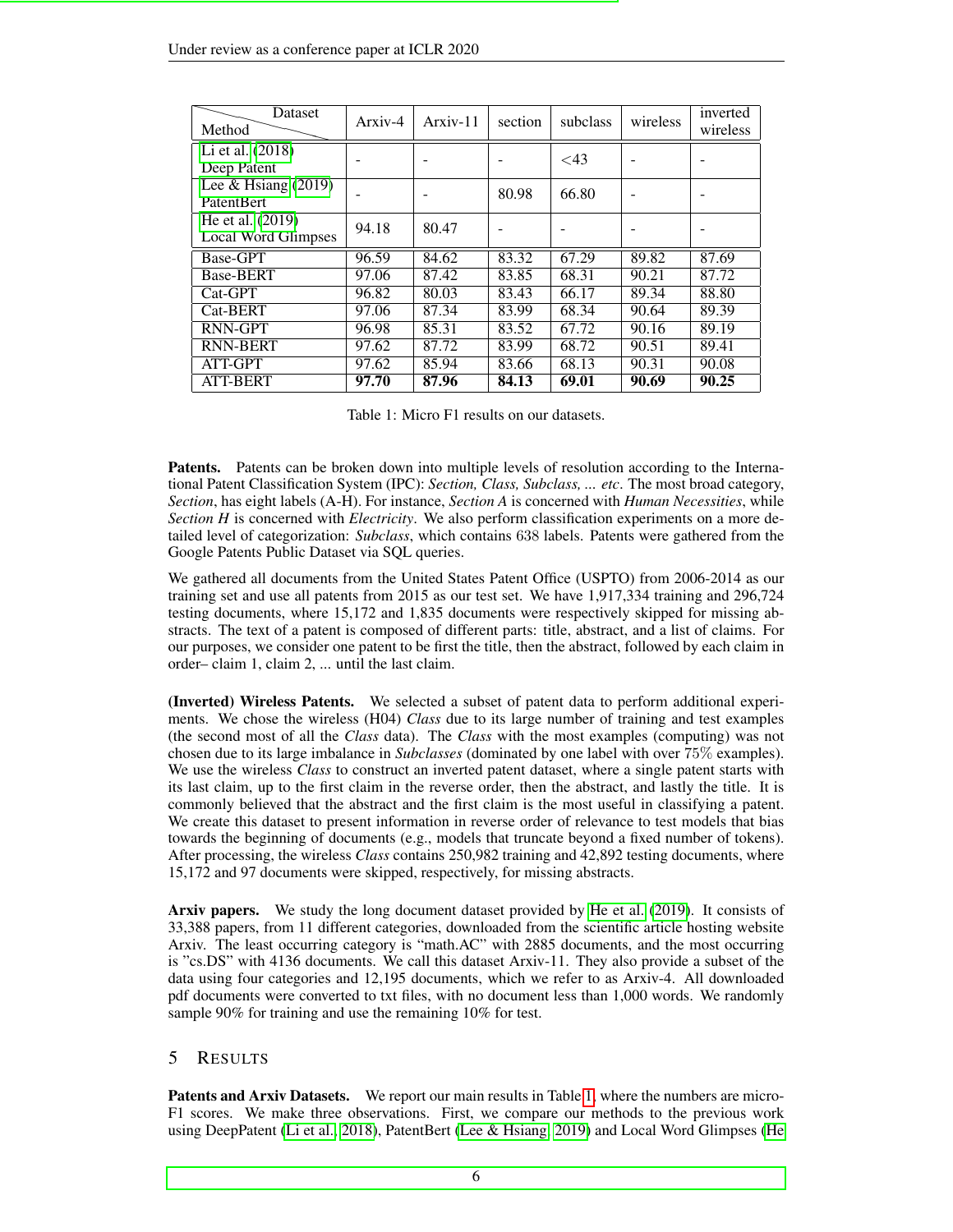<span id="page-6-0"></span>

| Param            | 3 epochs  | 3 epochs  | 3 epochs  | 3 epochs  | 8 epochs  | 8 epochs  |
|------------------|-----------|-----------|-----------|-----------|-----------|-----------|
| Method           | $2e-5$ lr | $3e-5$ lr | $4e-5$ lr | $5e-5$ lr | $2e-5$ lr | $5e-5$ lr |
| <b>Base GPT</b>  | 96.19     | 96.59     | 96.43     | 96.19     | 96.27     | 96.35     |
| <b>Base BERT</b> | 96.90     | 97.06     | 96.43     | 96.27     | 96.58     | 97.06     |
| $Cat-GPT$        | 93.88     | 94.28     | 95.63     | 95.31     | 96.74     | 96.82     |
| Cat-BERT         | 96.82     | 96.98     | 96.27     | 96.66     | 96.90     | 97.06     |
| RNN-GPT          | 96.03     | 96.82     | 96.59     | 96.98     | 96.90     | 96.74     |
| RNN-BERT         | 97.62     | 96.74     | 97.06     | 96.74     | 96.51     | 96.90     |
| ATT-GPT          | 95.79     | 97.38     | 97.62     | 97.62     | 96.43     | 97.14     |
| <b>ATT-BERT</b>  | 97.06     | 97.70     | 96.27     | 95.87     | 96.98     | 97.14     |

Table 2: The effect of changing the learning rate, and epoch, hyper-parameters for all models on the Arxiv-4 dataset.

[et al., 2019\)](#page-9-13). Table [1](#page-5-0) shows the Base LMs perform well. We note our Base BERT implementation outperforms PatentBert as they do not combine the title, abstract, and claims– but only the title and abstract or just the first claim. Second, we compare Base LMs against the three enhancements across 4 variants of the patent dataset and 2 variants of the Arxiv dataset. The RNN-based and attention-based LMs show consistent improvement over base LMs, while the simple concatenationbased LM is not consistent. Furthermore, the usage of attention is superior in all cases (highlighted in the last line). Lastly, it is also interesting to note that BERT-based models consistently outperform GPT-based models. This is likely due to the use of bidirectional contexts in BERT.

Inverted Patents. As shown in recent work [\(Lee & Hsiang, 2019;](#page-9-4) [Li et al., 2018\)](#page-9-12), only the abstract or first claim on a patent is needed for good classification performance. To analyze the effect of attention discovering the location of discriminative content, we invert the structure of the patents in our wireless dataset and train new models. Comparing the results from the second last column (wireless) and last column (inverted wireless) in Table [1,](#page-5-0) we see that Base LMs, which only take into account of first 256 tokens, suffer from a drop of F1 scores of more than 2.0. Cat-LMs and RNN-LMs reduce the gap in F1 scores to about 1.0, while the attention-based models perform the best, with the gap between wireless and inverted wireless reducing to smaller than 0.5.

Exploration of Hyper-parameters. Next, we investigate the effects of different hyper-parameters on the various models using a small set of training data. For this analysis, we use the Arxiv-4 dataset. While the attention-based models seem to do well, table [2](#page-6-0) demonstrates the unpredictable nature of using different learning rates along with different training epochs. This behavior aligns with the claims of [Devlin et al.](#page-9-0) [\(2018\)](#page-9-0), who also found fine-tuning on small datasets sometimes lead to unstable results.

Training and Evaluation Time. Lastly, we compare the training time and evaluation speed of our models on the Arxiv-11 dataset. As shown in Table [3,](#page-6-1) all of the enhanced variants of the LMs require nearly 3-4x training time and over 2x to evaluate. Considering there are substantially more operations required to process the full input text via multiple forward passes, this slow down is better than expected. The difference in training time between the attention-based models and nonattention-based is surprising, given the fact that the LM's parameters must be updated with more than one set of gradients. This points towards further gradient computations being feasible for architectures and hardware that can handle the additional required memory.

<span id="page-6-1"></span>

|                             | <b>Base LM</b> | $Cat-LM$ | RNN-LM | ATT-LM |
|-----------------------------|----------------|----------|--------|--------|
| <b>BERT</b> Training time   | 1.000          | 2.711    | 3.079  | 3.610  |
| <b>BERT</b> Evaluation time | 1.000          | 2.712    | 2.940  | 3.147  |
| <b>GPT</b> Training time    | 1.000          | 3.088    | 3.551  | 3.558  |
| <b>GPT</b> Evaluation time  | 1.000          | 2.520    | 2.689  | 2.839  |

Table 3: An analysis of the different model run times as a factor of the baseline method.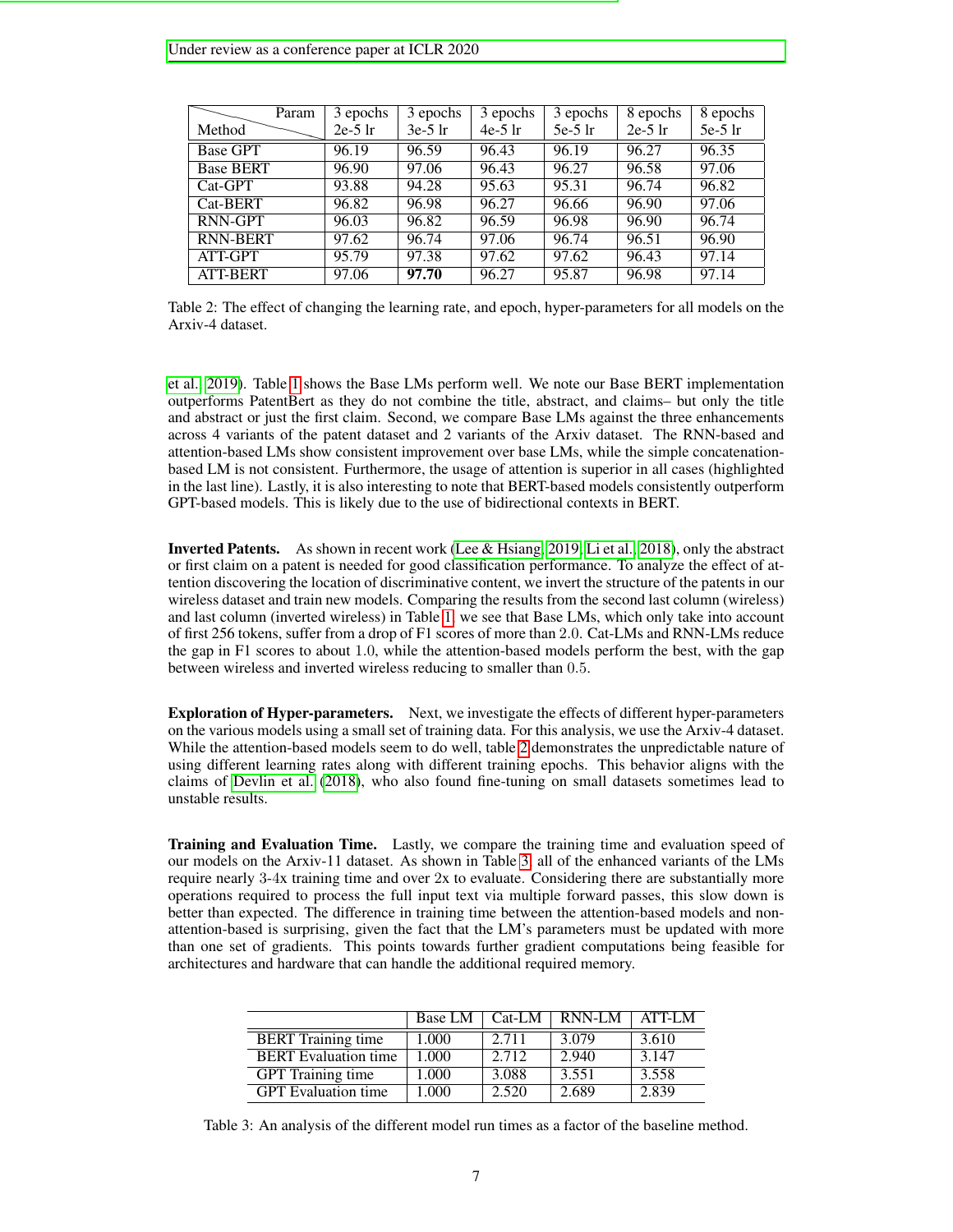<span id="page-7-0"></span>

|                       |       |       | Base BERT   Cat-BERT   RNN-BERT | <b>ATT-BERT</b> | Ablated<br><b>ATT-BERT</b> |
|-----------------------|-------|-------|---------------------------------|-----------------|----------------------------|
| $x_1$ gradients       | 11.92 | 12.96 | 11.92                           | 81.05           | 81.11                      |
| No $x_1$<br>gradients | 11.92 | 46.72 | 70.59                           | 81.08           | 81.11                      |

Table 4: BERT model results when shuffling every  $x_1$  in the Arxiv-11 dataset.

#### 5.1 ABLATION EXPERIMENT

In order to understand the effects of the attention, we introduce an ablated model that allows us to investigate how attention influences and guides backpropagation. The model we use is similar to ATT-BERT, but we remove  $LM(x_1)$ ,  $h_2$ , and  $h_m$  from the classifier. Therefore it can be written as:

$$
\mathbf{p} = C_{W,b}(a \oplus \mathbf{\alpha} \oplus \text{LM}(x_{M(\alpha)})),\tag{7}
$$

with  $W \in \mathbb{R}^{k \times (q+m+d)}$ ,  $b \in \mathbb{R}^k$  being the parameters of the linear classifier. This model performs well, but not better than ATT-BERT. The full results of this model can be seen in table [5](#page-11-1) in the appendix. But here, we use this model to carry out two additional experiments.

Shuffling Experiment. First, we perform a shuffled input experiment to examine the effect of using attention to guide language model parameter updates. We use all the same setup as the experiments for the Arxiv-11 column in Table [1,](#page-5-0) except for each training iteration, we randomly permute each segment  $x_1$  between all mini-batch examples. This means methods that use  $x_1$  will no longer be able to rely upon those gradients to give an informative update to the model's parameters. Table [4](#page-7-0) shows how the non-attention-based methods guess the maximum occurring class when gradients are updated using  $x_1$ . The table also shows how these methods perform poorly without gradients to update the language model parameters. However, the attention-based methods are able to perform well despite the loss of information from shuffling, and ATT-BERT is relatively unaffected by the loss of gradients from  $x_1$ .

<span id="page-7-1"></span>

Figure 3: (a) An analysis of the effect on attention  $\alpha$  values between the original wireless dataset, and the inverted wireless dataset. (b) A comparison of  $\alpha$  values with the ablated model.

Attention  $\alpha$  Comparisons. Second, we measure and compare the  $\alpha$  values on the wireless and inverted wireless patent dataset. We average the  $\alpha$  value for each of the eight input segments over the entire test set. Figure [3](#page-7-1) (a) comparatively shows the  $\alpha$  values of our attention-based model on the wireless and inverted wireless dataset; this clearly demonstrates how the attention mechanism is able to accurately pick up on the important sections of text. Figure  $3(b)$  shows a comparison between ATT-BERT and the ablated model on both the wireless and inverted wireless datasets. The  $\alpha$  values for both models on the inverted dataset seem relatively similar, with the ablated model placing heavier emphasis on the first few segments. But for the wireless dataset, the effect of including the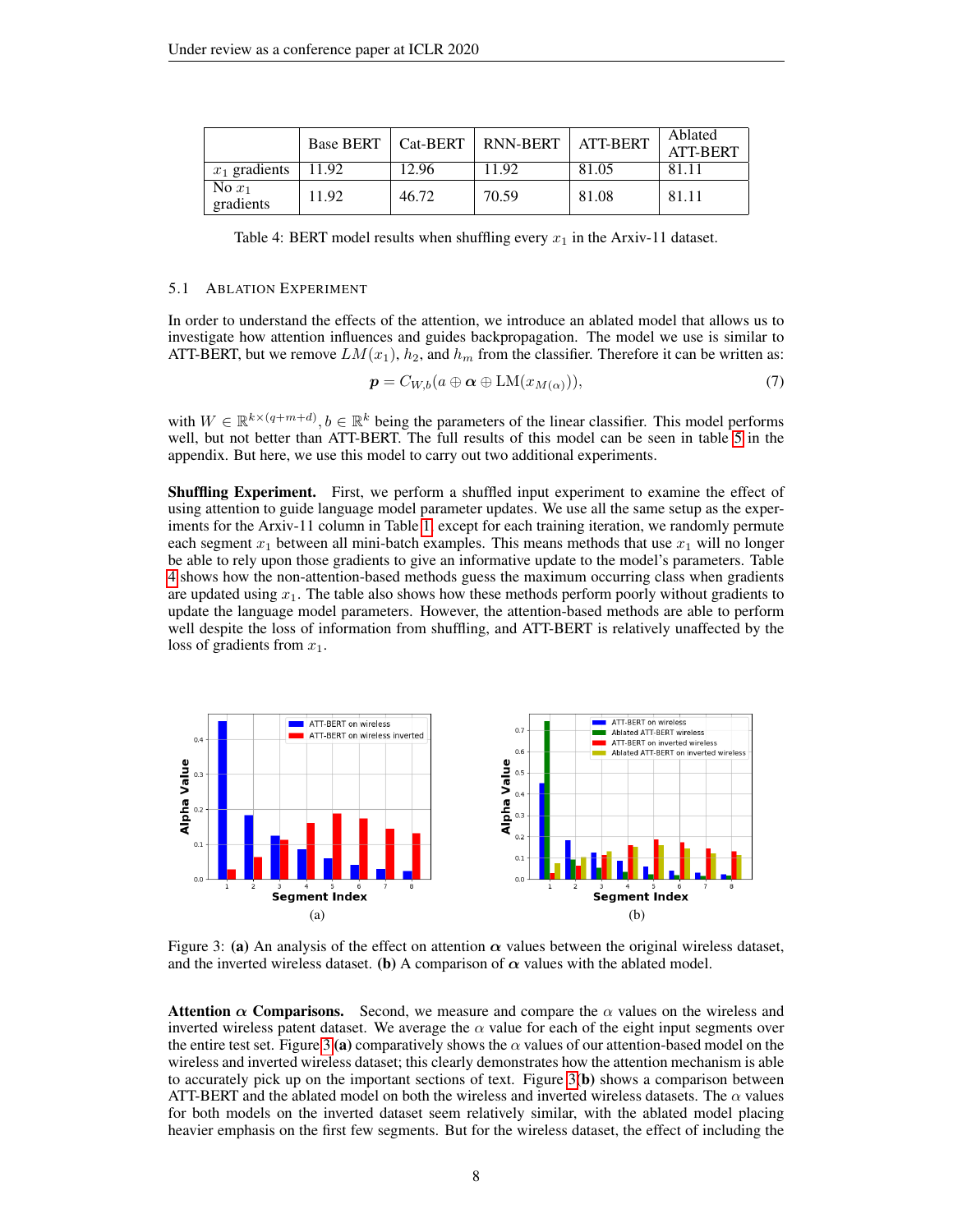gradients of  $x_1$  can been seen on, where the  $\alpha_1$  value is over 0.7 on the ablated model. This means enabling backpropagation to occur for input  $x_1$  has a positive effect for ATT-BERT and, moreover, that the title and abstract in a patent are of high discriminative importance.

# 6 CONCLUSIONS

In this work, we achieved state-of-the-art results on multiple long document classification tasks by utilizing pretrained language models with attention-based enhancements. With language modeling continuing to see improvements every month, we showed how different models can be utilized with our method. We performed numerous experiments to clearly demonstrate the value added by using attention to learn from important segments. We showed that the additional gradient computation as a result of attention is marginal when compared to the consistent improvement of results. We analyzed the effects of the attention mechanism through the loss of input information via both shuffling experiment and a carefully constructed dataset augmentation.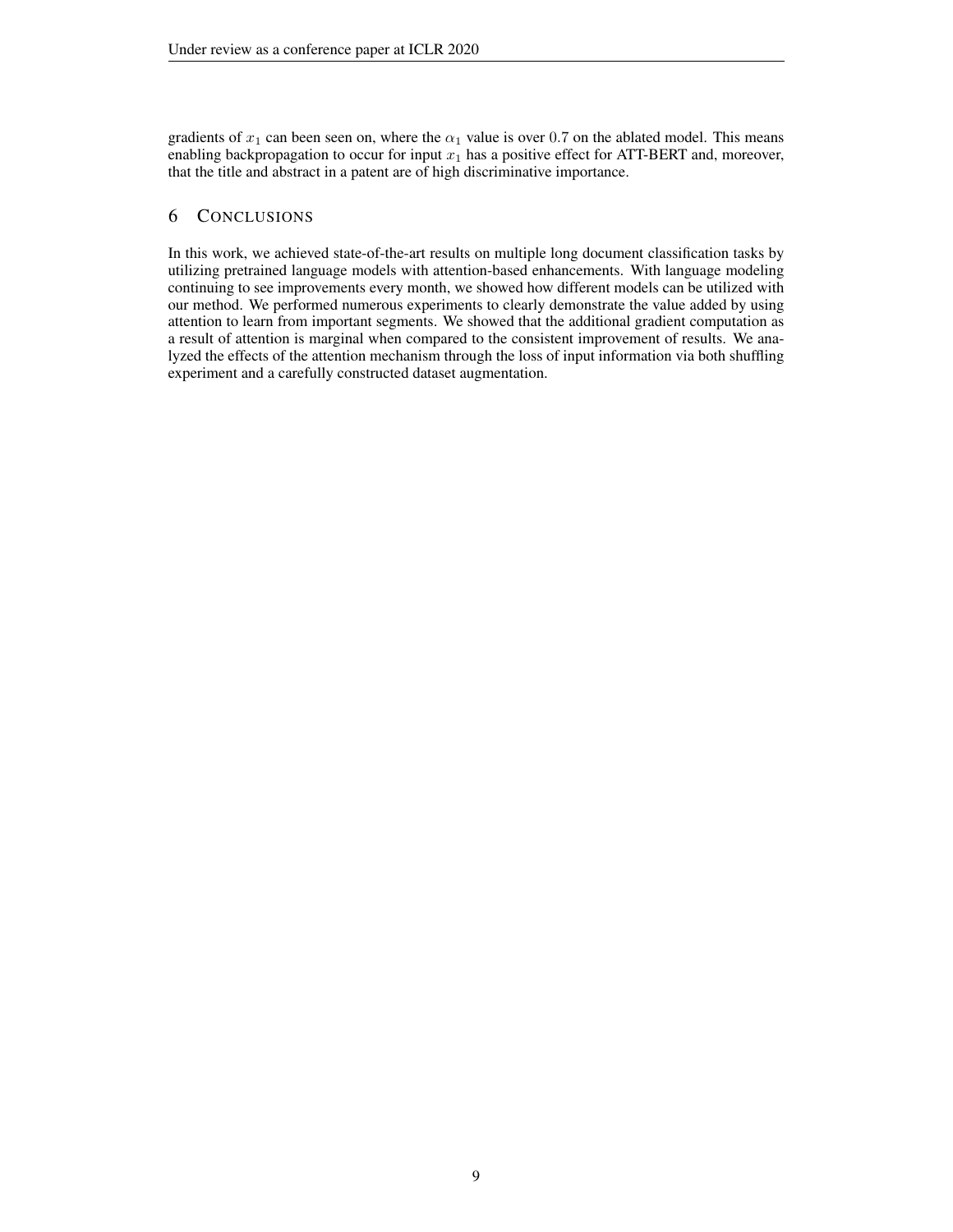## **REFERENCES**

- <span id="page-9-7"></span>Christopher F Chabris and Daniel Simons. *The invisible gorilla: And other ways our intuitions deceive us*. Harmony, 2011.
- <span id="page-9-14"></span>Arman Cohan, Iz Beltagy, Daniel King, Bhavana Dalvi, and Daniel S. Weld. Pretrained language models for sequential sentence classification. *CoRR*, abs/1909.04054, 2019. URL [https://](https://arxiv.org/pdf/1909.04054.pdf) [arxiv.org/pdf/1909.04054.pdf](https://arxiv.org/pdf/1909.04054.pdf).
- <span id="page-9-10"></span>Andrew M Dai and Quoc V Le. Semi-supervised sequence learning. In *Advances in Neural Information Processing Systems*, pp. 3079–3087, 2015.
- <span id="page-9-1"></span>Zihang Dai, Zhilin Yang, Yiming Yang, William W Cohen, Jaime Carbonell, Quoc V Le, and Ruslan Salakhutdinov. Transformer-XL: Attentive language models beyond a fixed-length context. *arXiv preprint arXiv:1901.02860*, 2019.
- <span id="page-9-0"></span>Jacob Devlin, Ming-Wei Chang, Kenton Lee, and Kristina Toutanova. Bert: Pre-training of deep bidirectional transformers for language understanding. *arXiv preprint arXiv:1810.04805*, 2018.
- <span id="page-9-13"></span>Jun He, Liqun Wang, Liu Liu, Jiao Feng, and Hao Wu. Long document classification from local word glimpses via recurrent attention learning. *IEEE Access*, 7:40707–40718, 2019. URL [https:](https://doi.org/10.1109/ACCESS.2019.2907992) [//doi.org/10.1109/ACCESS.2019.2907992](https://doi.org/10.1109/ACCESS.2019.2907992).
- <span id="page-9-15"></span>Sepp Hochreiter and Jürgen Schmidhuber. Long short-term memory. *Neural computation*, 9(8): 1735–1780, 1997.
- <span id="page-9-16"></span>HuggingFace. Pytorch-transformers. [https://github.com/huggingface/](https://github.com/huggingface/pytorch-transformers) [pytorch-transformers](https://github.com/huggingface/pytorch-transformers), 2019.
- <span id="page-9-9"></span>Nan Rosemary Ke, Anirudh Goyal GOYAL, Olexa Bilaniuk, Jonathan Binas, Michael C Mozer, Chris Pal, and Yoshua Bengio. Sparse attentive backtracking: Temporal credit assignment through reminding. In *Advances in Neural Information Processing Systems*, pp. 7640–7651, 2018.
- <span id="page-9-11"></span>Yoon Kim. Convolutional neural networks for sentence classification. *arXiv preprint arXiv:1408.5882*, 2014.
- <span id="page-9-17"></span>Diederik P. Kingma and Jimmy Ba. Adam: A method for stochastic optimization. In *3rd International Conference on Learning Representations, ICLR*, 2015.
- <span id="page-9-3"></span>Vandana Korde and C Namrata Mahender. Text classification and classifiers: A survey. *International Journal of Artificial Intelligence & Applications*, 3(2):85, 2012.
- <span id="page-9-8"></span>Alexandre B Laudet, Keith Morgen, and William L White. The role of social supports, spirituality, religiousness, life meaning and affiliation with 12-step fellowships in quality of life satisfaction among individuals in recovery from alcohol and drug problems. *Alcoholism treatment quarterly*, 24(1-2):33–73, 2006.
- <span id="page-9-4"></span>Jieh-Sheng Lee and Jieh Hsiang. PatentBERT: Patent classification with fine-tuning a pre-trained BERT model. *CoRR*, abs/1906.02124, 2019. URL [http://arxiv.org/abs/1906.](http://arxiv.org/abs/1906.02124) [02124](http://arxiv.org/abs/1906.02124).
- <span id="page-9-12"></span>Shaobo Li, Jie Hu, Yuxin Cui, and Jianjun Hu. DeepPatent: patent classification with convolutional neural networks and word embedding. *Scientometrics*, 117(2):721–744, 2018. doi: 10.1007/ s11192-018-2905-5.
- <span id="page-9-2"></span>Yinhan Liu, Myle Ott, Naman Goyal, Jingfei Du, Mandar Joshi, Danqi Chen, Omer Levy, Mike Lewis, Luke Zettlemoyer, and Veselin Stoyanov. Roberta: A robustly optimized bert pretraining approach. *arXiv preprint arXiv:1907.11692*, 2019.
- <span id="page-9-6"></span>Asier Mujika, Florian Meier, and Angelika Steger. Approximating real-time recurrent learning with random kronecker factors. In *Advances in Neural Information Processing Systems*, pp. 6594– 6603, 2018.
- <span id="page-9-5"></span>Razvan Pascanu, Tomas Mikolov, and Yoshua Bengio. Understanding the exploding gradient problem. *CoRR, abs/1211.5063*, 2, 2012.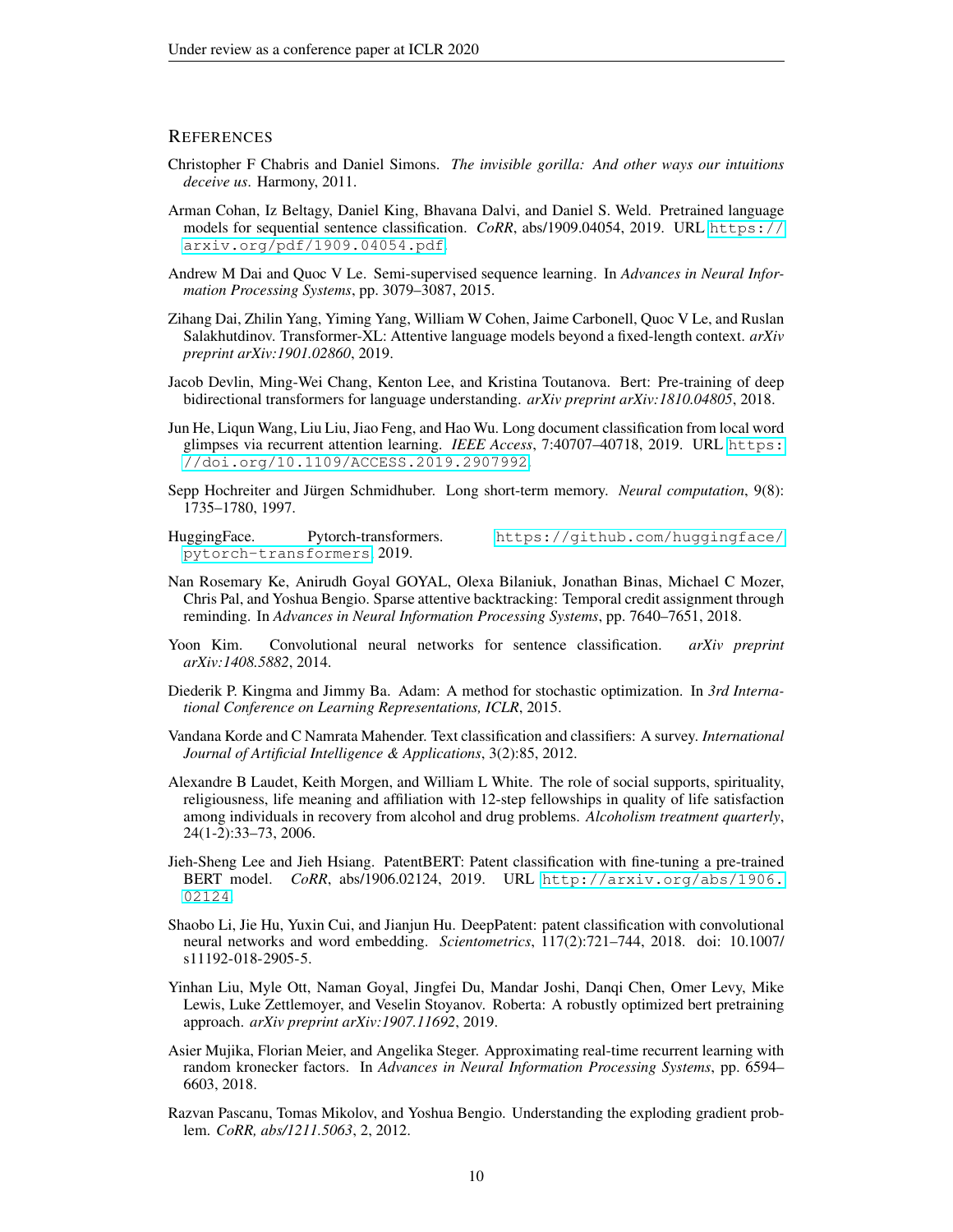- <span id="page-10-13"></span>Adam Paszke, Sam Gross, Soumith Chintala, Gregory Chanan, Edward Yang, Zachary DeVito, Zeming Lin, Alban Desmaison, Luca Antiga, and Adam Lerer. Automatic differentiation in pytorch. In *NIPS-W*, 2017.
- <span id="page-10-6"></span>J.B. Peterson. *Maps of Meaning: The Architecture of Belief*. Routledge, 1999. ISBN 9780415922227.
- <span id="page-10-10"></span>Alec Radford, Karthik Narasimhan, Tim Salimans, and Ilya Sutskever. Improving language understanding by generative pre-training. *URL https://s3-us-west-2. amazonaws. com/openaiassets/researchcovers/languageunsupervised/language understanding paper. pdf*, 2018.
- <span id="page-10-0"></span>Alec Radford, Jeffrey Wu, Rewon Child, David Luan, Dario Amodei, and Ilya Sutskever. Language models are unsupervised multitask learners. 2019. URL [https://d4mucfpksywv.](https://d4mucfpksywv.cloudfront.net/better-language-models/language-models.pdf) [cloudfront.net/better-language-models/language-models.pdf](https://d4mucfpksywv.cloudfront.net/better-language-models/language-models.pdf).
- <span id="page-10-11"></span>Pranav Rajpurkar, Jian Zhang, Konstantin Lopyrev, and Percy Liang. SQuAD: 100,000+ questions for machine comprehension of text. In *Proceedings of the 2016 Conference on Empirical Methods in Natural Language Processing*, pp. 2383–2392, 2016.
- <span id="page-10-4"></span>Richard Socher, Jeffrey Pennington, Eric H Huang, Andrew Y Ng, and Christopher D Manning. Semi-supervised recursive autoencoders for predicting sentiment distributions. In *Proceedings of the Conference on Empirical Methods in Natural Language Processing*, pp. 151–161. Association for Computational Linguistics, 2011.
- <span id="page-10-14"></span>Nitish Srivastava, Geoffrey Hinton, Alex Krizhevsky, Ilya Sutskever, and Ruslan Salakhutdinov. Dropout: a simple way to prevent neural networks from overfitting. *The Journal of Machine Learning Research*, 15(1):1929–1958, 2014.
- <span id="page-10-8"></span>Amy JC Trappey, Fu-Chiang Hsu, Charles V Trappey, and Chia-I Lin. Development of a patent document classification and search platform using a back-propagation network. *Expert Systems with Applications*, 31(4):755–765, 2006.
- <span id="page-10-9"></span>Vahe Tshitoyan, John Dagdelen, Leigh Weston, Alexander Dunn, Ziqin Rong, Olga Kononova, Kristin A Persson, Gerbrand Ceder, and Anubhav Jain. Unsupervised word embeddings capture latent knowledge from materials science literature. *Nature*, 571(7763):95, 2019.
- <span id="page-10-2"></span>Ashish Vaswani, Noam Shazeer, Niki Parmar, Jakob Uszkoreit, Llion Jones, Aidan N Gomez, Łukasz Kaiser, and Illia Polosukhin. Attention is all you need. In *Advances in Neural Information Processing Systems*, pp. 5998–6008, 2017.
- <span id="page-10-3"></span>Alex Wang, Amanpreet Singh, Julian Michael, Felix Hill, Omer Levy, and Samuel R. Bowman. GLUE: A multi-task benchmark and analysis platform for natural language understanding. In *7th International Conference on Learning Representations, ICLR*, 2019.
- <span id="page-10-5"></span>Ronald J Williams and Jing Peng. An efficient gradient-based algorithm for on-line training of recurrent network trajectories. *Neural computation*, 2(4):490–501, 1990.
- <span id="page-10-7"></span>WIPO. World intellectual property indicators. *Geneva: World Intellectual Property Organization*, 2018.
- <span id="page-10-1"></span>Zhilin Yang, Zihang Dai, Yiming Yang, Jaime Carbonell, Ruslan Salakhutdinov, and Quoc V Le. Xlnet: Generalized autoregressive pretraining for language understanding. *arXiv preprint arXiv:1906.08237*, 2019.
- <span id="page-10-12"></span>Zichao Yang, Diyi Yang, Chris Dyer, Xiaodong He, Alexander J. Smola, and Eduard H. Hovy. Hierarchical attention networks for document classification. In *NAACL HLT 2016, The 2016 Conference of the North American Chapter of the Association for Computational Linguistics: Human Language Technologies*, 2016.